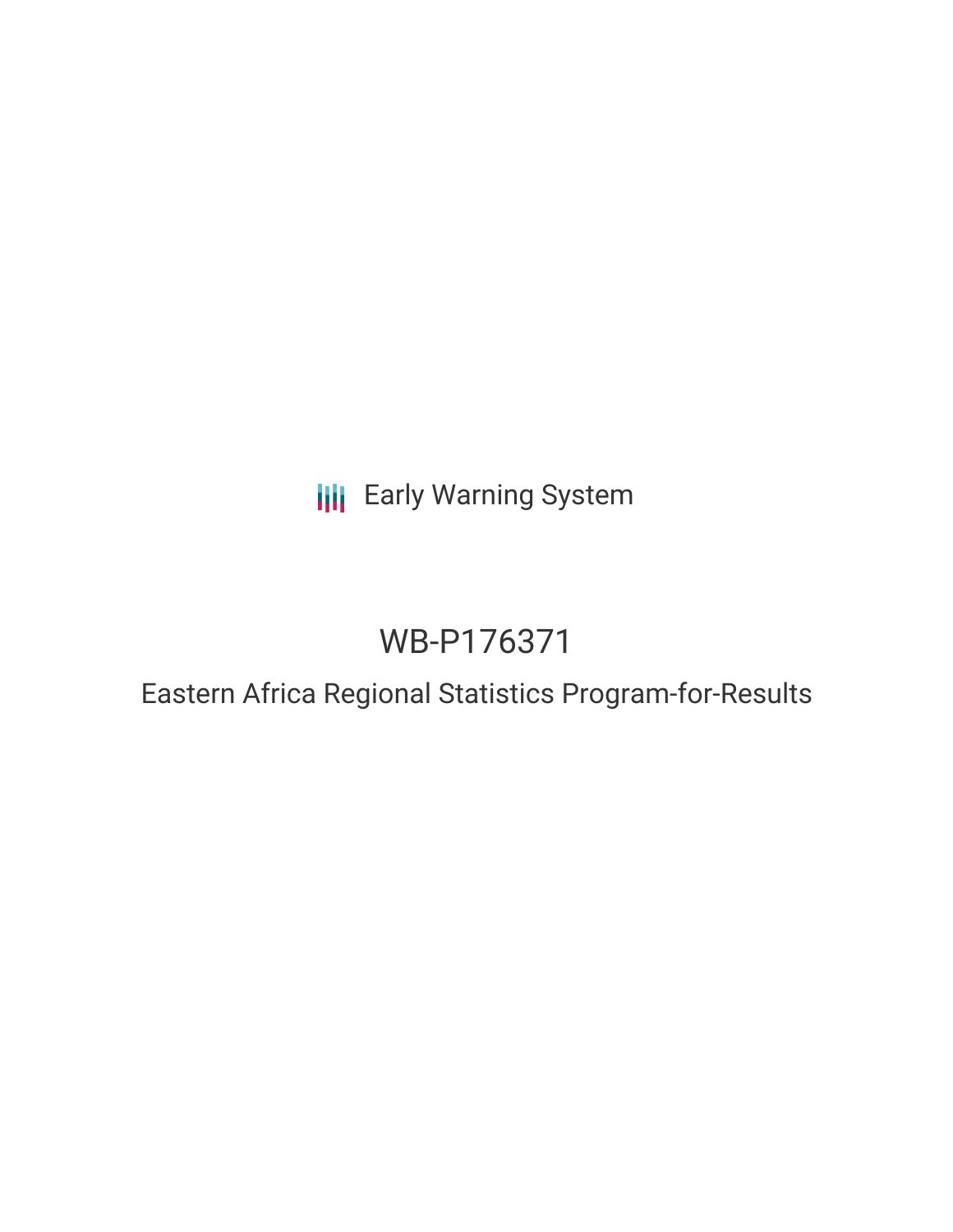

#### **Quick Facts**

冊

| World Bank (WB)                                                                      |
|--------------------------------------------------------------------------------------|
| Proposed                                                                             |
|                                                                                      |
| 2022-03-21                                                                           |
| Republic of Kenya, Rwanda, Tanzania, Ethiopia, East African Community, African Union |
| Finance                                                                              |
| \$280.00 million                                                                     |
| \$305.00 million                                                                     |
|                                                                                      |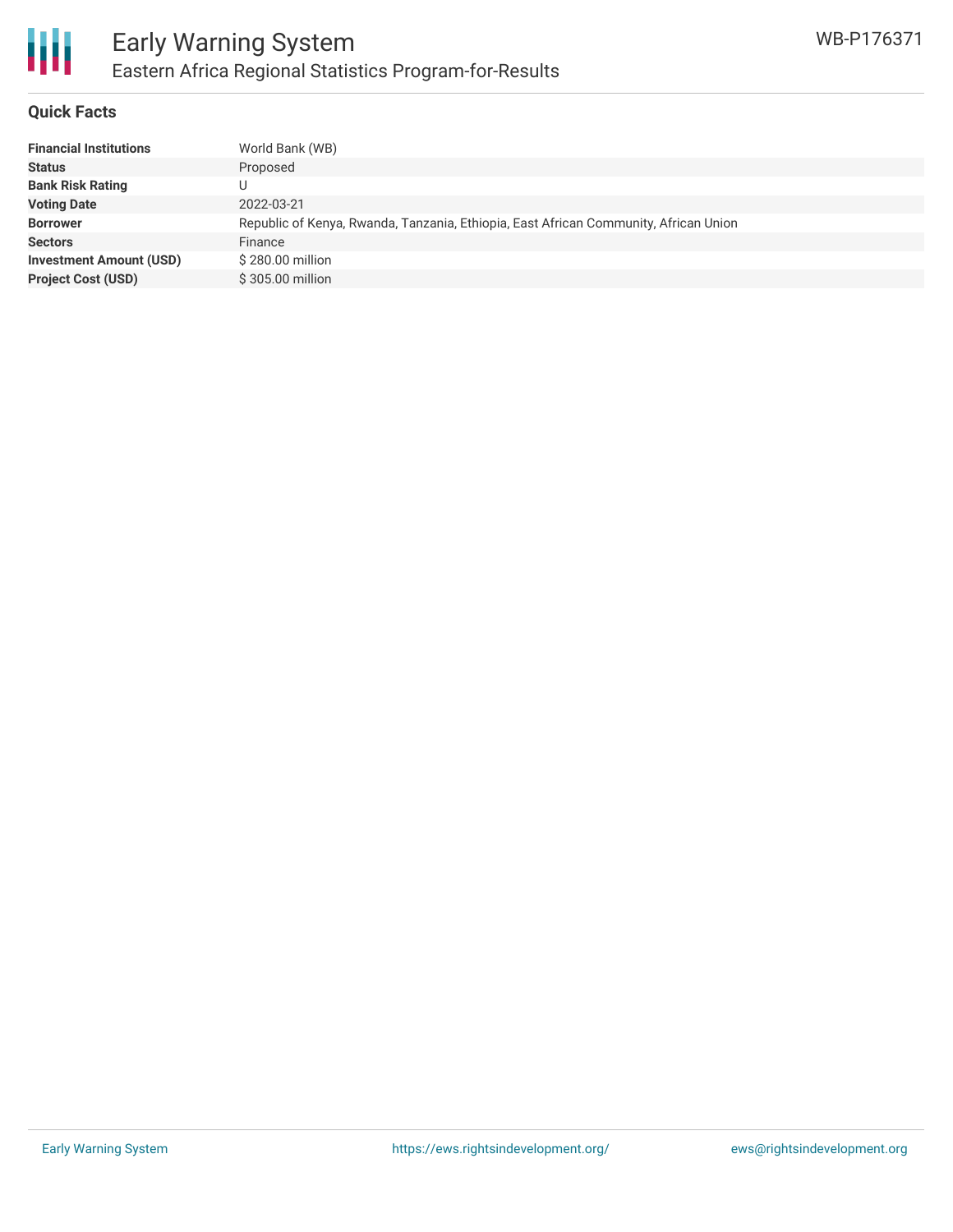

#### **Project Description**

The Proposed Program Development Objective is to strengthen the regional statistical system of Ethiopia, Kenya, Rwanda and Tanzania to harmonize, produce, timely

disseminate and enhance the use of core economic and social statistics.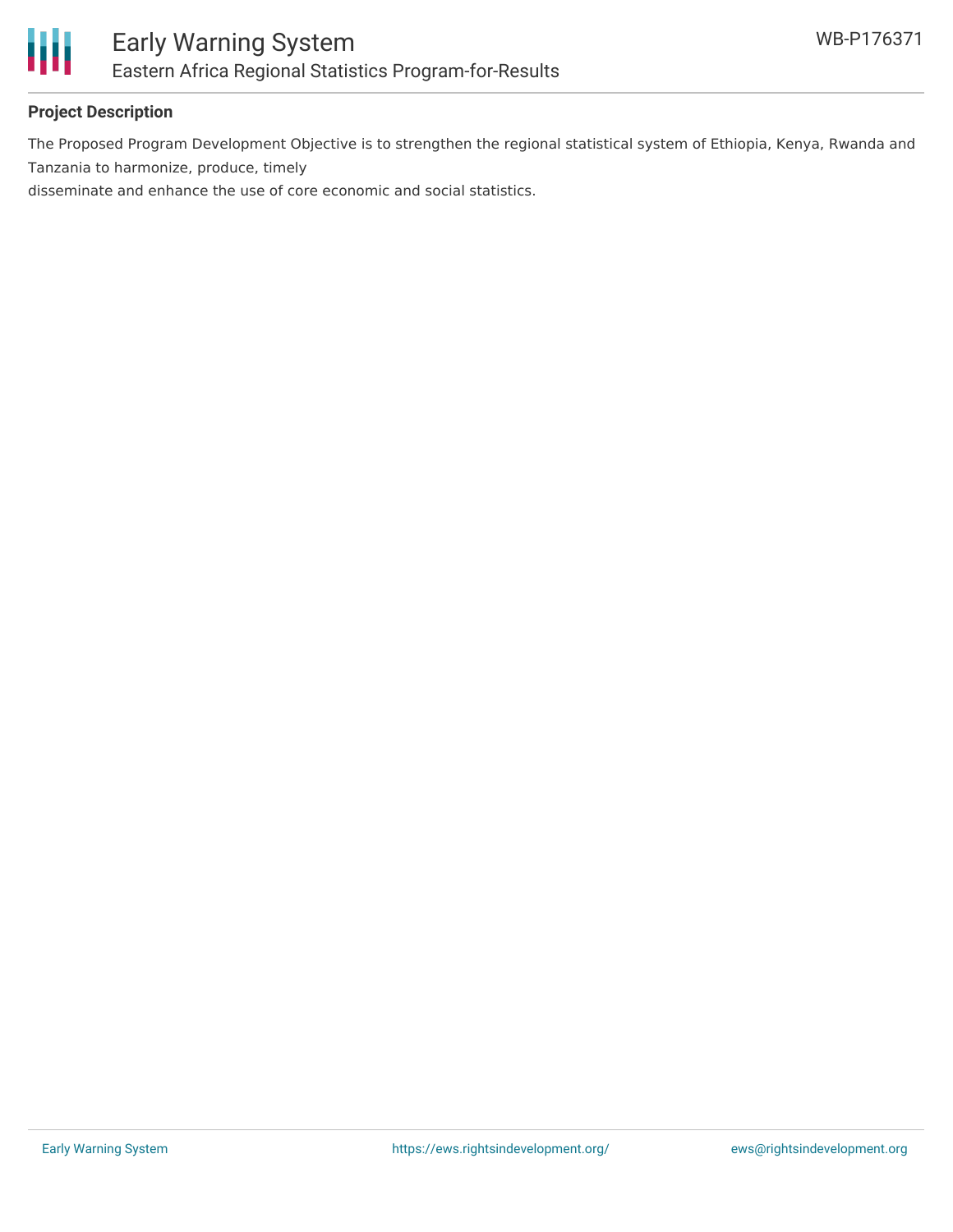

#### **Investment Description**

World Bank (WB)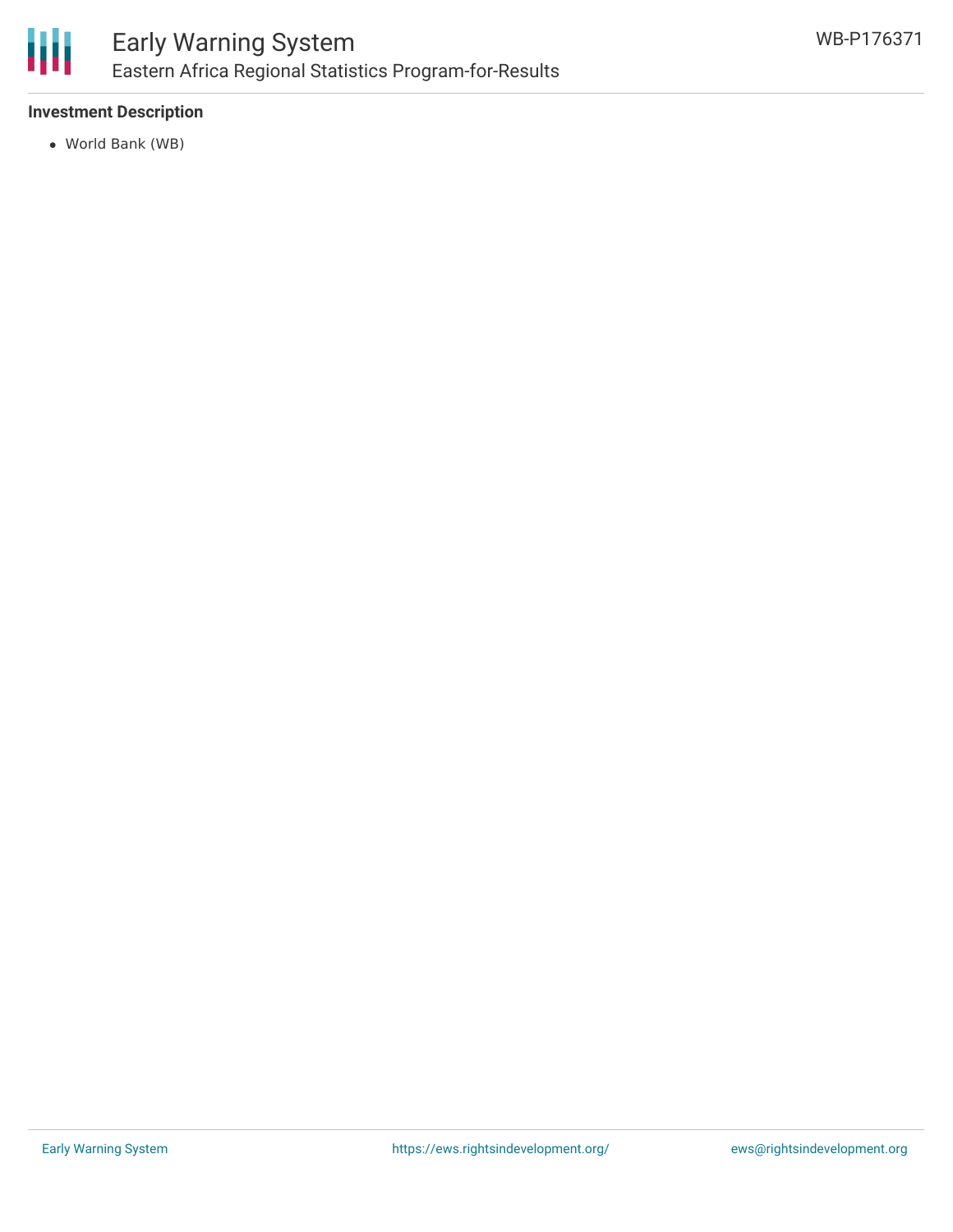

#### **Contact Information**

East African Community

Liberat Mfumukeko

Secretary General

eac@eachq.org

ACCESS TO INFORMATION

To submit an information request for project information, you will have to create an account to access the Access to Information request form. You can learn more about this process at: https://www.worldbank.org/en/access-toinformation/request-submission

#### ACCOUNTABILITY MECHANISM OF THE WORLD BANK

The World Bank Inspection Panel is the independent complaint mechanism and fact-finding body for people who believe they are likely to be, or have been, adversely affected by a World Bank-financed project. If you submit a complaint to the Inspection Panel, they may investigate to assess whether the World Bank is following its own policies and procedures for preventing harm to people or the environment. You can contact the Inspection Panel or submit a complaint by emailing ipanel@worldbank.org. Information on how to file a complaint and a complaint request form are available at: https://www.inspectionpanel.org/how-tofile-complaint